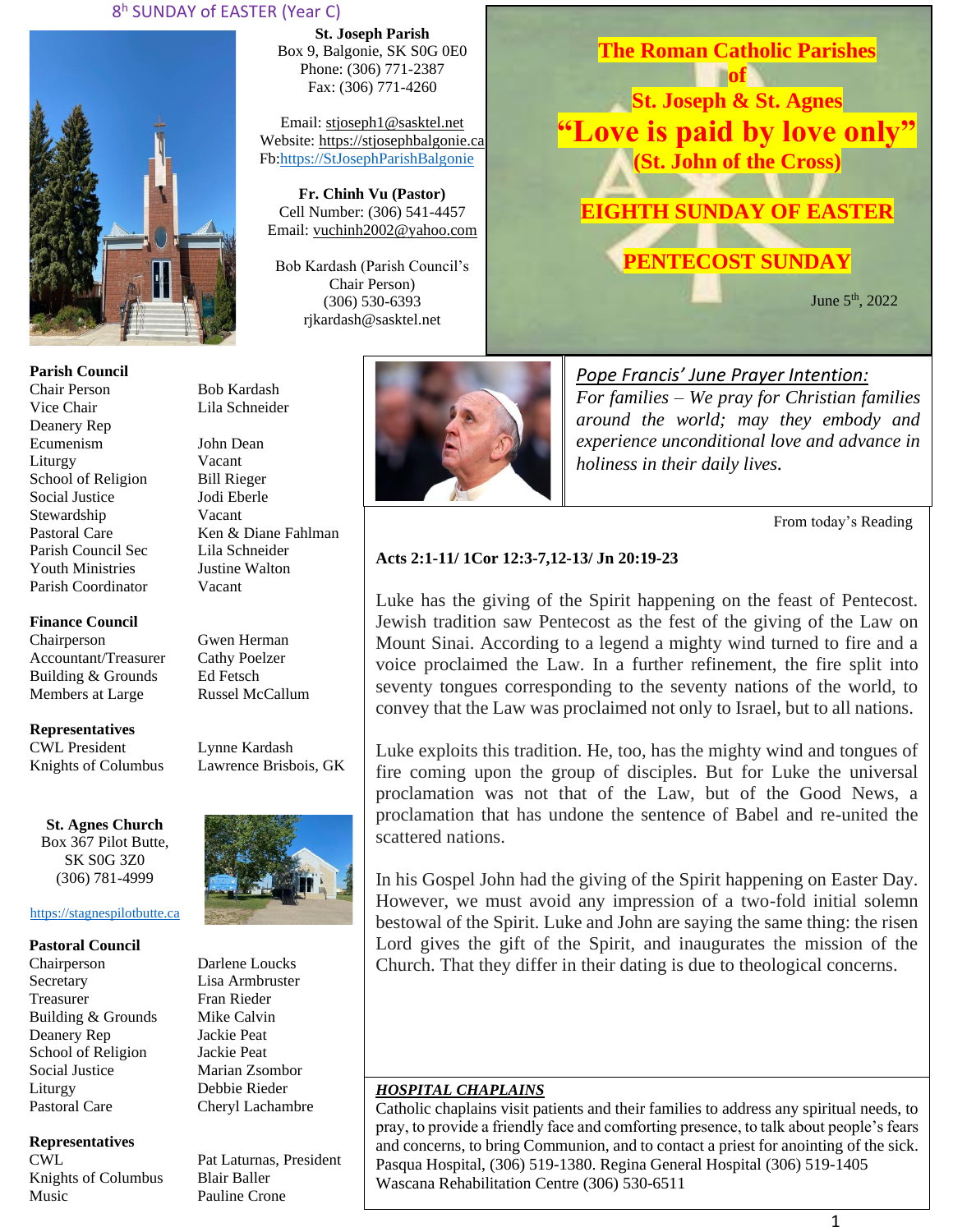

**ST JOSEPH PARISH**

**Welcome all Parishioners & Visitors**

### MASSES WILL BE CELEBRATED **SATURDAY @ 7:00PM SUNDAY @ 10:30AM MORNING MASS**: 8:15 am Tuesday to Thursday

7:00 pm Every Friday - Mass & Adoration 9:00am First Saturday of the month with Adoration

As a clarification to the communication that was sent out on February 15th, **the masking mandate is being removed as of 12:01 am Monday, February 28th. As of Monday, you may change to optional masking in your parish.** Please be sure that *anyone who chooses to wear a mask feels comfortable doing so.* Here are the recommendations that we offered last week:

It is suggested that at such time that masks become optional that the priest continues to wear a mask during the Eucharistic Prayer or to be sure that ciboria are covered while the Eucharistic prayer is being prayed; and strongly suggested that masks are worn by clergy and extraordinary ministers of communion during the distribution of communion. **Eucharist should continue to be distributed in the form of the Body of Christ only at this time** and not include the common cup.

It is important that good hand hygiene continue. Please continue to supply hand sanitizer in easily accessible areas.

Anyone who is sick should stay home. Although the public dispensation from Mass has not been in effect since August 2021 (see **[Lifting the Dispensation on Sunday Mass](https://email-mg.flocknote.com/c/eJwVTruOwyAQ_Bq7M1oDxjQU1-Q_NgvEnAlE3j2d8vch0mhezUwM-2r0bucSNOgv7OoBtFcxGmOc9saCd3CnyUKunc7WJSnqz_kItMNqKW9g3ZYpk8ukacvGgbcR9TbXcIi8eDI_k74N4EXHlR6loeJTEY6qpX8eMpbXIeAHma-rJUtpjyUWfqXGKKW3hf9axPfyROYFRdJIjdJ8BRb12-9Yx0lGPiVV1ZJ8AD2CREI)  [Attendance](https://email-mg.flocknote.com/c/eJwVTruOwyAQ_Bq7M1oDxjQU1-Q_NgvEnAlE3j2d8vch0mhezUwM-2r0bucSNOgv7OoBtFcxGmOc9saCd3CnyUKunc7WJSnqz_kItMNqKW9g3ZYpk8ukacvGgbcR9TbXcIi8eDI_k74N4EXHlR6loeJTEY6qpX8eMpbXIeAHma-rJUtpjyUWfqXGKKW3hf9axPfyROYFRdJIjdJ8BRb12-9Yx0lGPiVV1ZJ8AD2CREI)**), the sick and medically vulnerable have always been dispensed from the obligation to attend Sunday Mass. If you are ill, elderly, or medically vulnerable in any way, you are urged to continue to take every precaution to keep yourself and others safe.

Thank you for your continued diligence.

**Thank you** to everyone who helped with the BBQ, Plant and Garage sale on June 4<sup>th</sup>.

Please Note: Parishioners follow many coming events at [https://stjosephbalgonie.ca](https://stjosephbalgonie.ca/) Or phone the office @ (306) 771-2387

### *Confession is available up to 15 Minutes before Mass or by appointment*

**Donating Note:** Acceptable cheque payee names on donation cheques are as follows:

### **St. Joseph Parish, or St. Joseph RC Church, or St. Joseph Roman Catholic Church.**

Please use one of these acceptable payees when writing your donation cheques to the Parish. Thank you for your continued generosity to St. Joseph.

New Options For Donating to St. Joseph Parish Please visit our parish website: [www.stjosephbalgonie.ca](http://www.stjosephbalgonie.ca/) Under Giving and Sharing button, click on Donate button for

## **Donation Options:**

## **Paypal or Credit Card or Debit Card.**

Please indicate if Donation is for Operating or Building Fund

> **We now offer E-transfer** Please email donation to: [Stjosephbalgonie@gmail.com](mailto:Stjosephbalgonie@gmail.com)

# **ATTENTION:**

## **June 10**

Morning Mass at 8:15am No evening Mass

## **Note:**

June 13<sup>th</sup>, & July 13<sup>th</sup> Mass 7:00pm at Grotto or Church in Kronau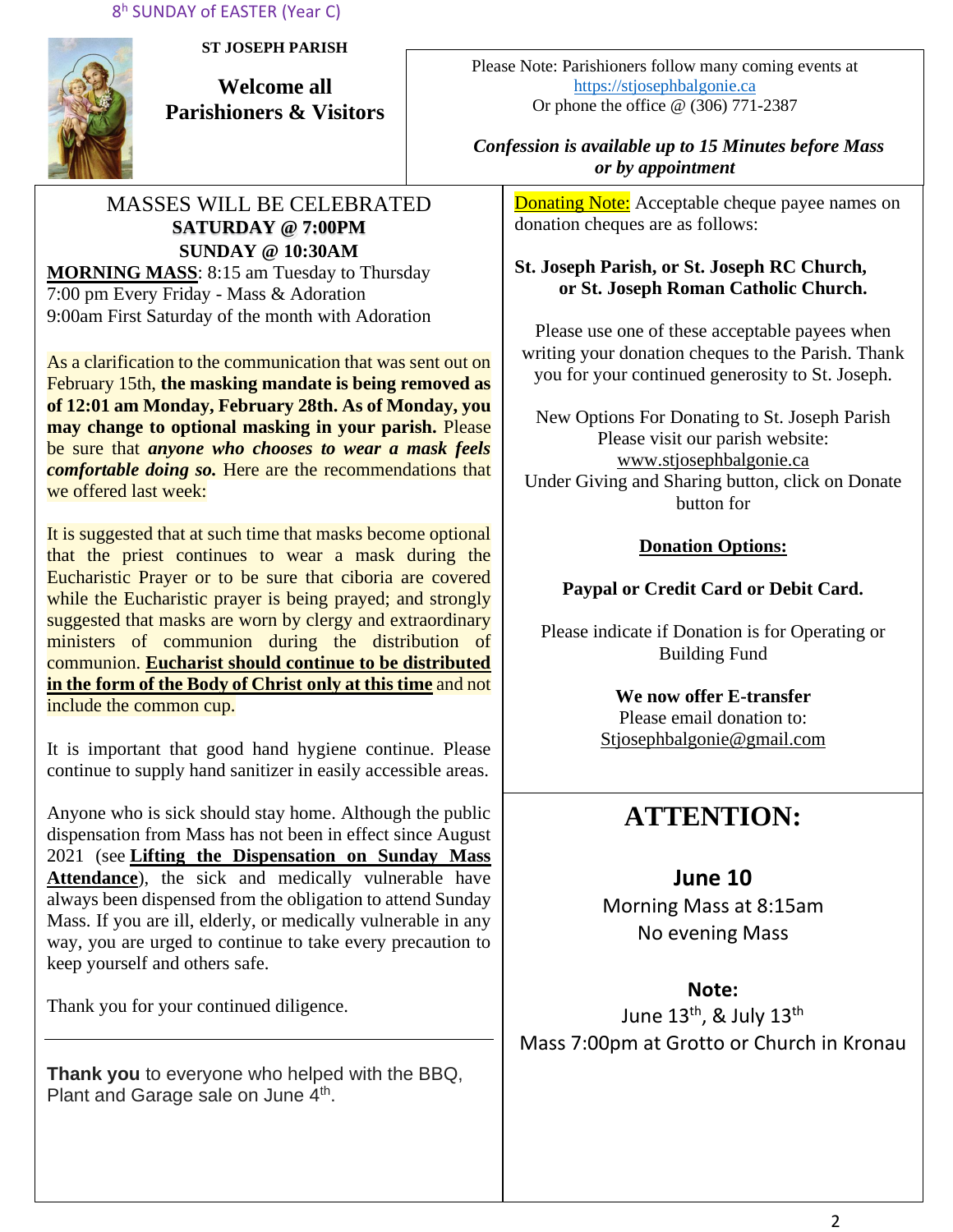### **The Archdiocese of Regina Lay Formation Program** *Mission-Discipleship-Service-Faith*

*"I see how graduates from the program have become more involved in the life of the parish: be it on pastoral council or one of the committees such as liturgy or social justice, etc. I have witnessed their faith grow from before they entered to the time of their graduation and how they become more in tune with their faith. In many ways you can see how they have fallen in love with the Lord and with his Church." - Fr. Stephen Bill, Christ the King, Regina.*

One weekend per month from October until June, Catholics who want to know, love and serve Christ more deeply come together at Campion College in Regina. Are you ready to fall more deeply in love with Jesus Christ and his Church? We are currently accepting applications for our Fall intake. For more information on how to register, please contact our Program Coordinator, Deacon Eric Gurash at 306-352-1651 ext 6724 or email him at equrash@archregina.sk.ca

### **SAINTS IN OUR LIVES: FROM THE EARLY CHRISTIAN MARTYRS TO PEOPLE MAGAZINE -** Public Lecture:

\_\_\_\_\_\_\_\_\_\_\_\_\_\_\_\_\_\_\_\_\_\_\_\_\_\_\_\_\_\_\_\_\_\_\_\_\_\_\_\_\_\_\_\_\_\_\_\_

**Monday July 11, 7:00 - 9:00 p.m.** Fr. Ron Rolheiser OMI. The most powerful books ever written are not written on paper but in the lives, faces, and witness of real people who inspire us and whose lives we want to emulate. For many centuries this was an important way Christian spirituality was taught. We were given the lives of the saints to imitate. For reasons ranging from the way many of the lives of the saints were written to the fact that many people today see the lives of the rich and famous as the "lives of the saints", devotion to the saints today has sharply declined. We are the poorer for this. What do the saints of old still have to tell us? Who are the saints of today? Hagiography in a new key. On Zoom, \$50 for Monday evening only, or part of the complete retreat July 11-14 (zoom or in-person). See website for all registration fees and further details: <https://www.queenshouse.org/programs/>

**Thank you** to everyone who:

- taught catechism classes in 2022 and
- confirms and spends time to study and learn about the church, as well as the Holy Spirit.

\_\_\_\_\_\_\_\_\_\_\_\_\_\_\_\_\_\_\_\_\_\_\_\_\_\_\_\_\_\_\_\_\_\_\_\_\_\_\_\_\_\_\_\_\_\_\_\_\_\_\_\_\_\_\_

Keep discovering an seeking the faith.

Fr. ChinhVu

### **Stewardship Bulletin Bit June 5, 2022 Pentecost Sunday**

*"The Advocate, the Holy Spirit whom the Father will send in my name, will teach you everything and remind you of all that I told you." (John14:26)*

The materialism of our society lures us to concentrate more on what we want than on what God wants for us. The relativism of our world tells us that we should be tolerant of all things, that there is no absolute truth. Pray to the Holy Spirit to transform our lives and to guide our thoughts, words and actions. What you put in your head, heart and mind affect your actions. Put good things in and good things will come out.

### \_\_\_\_\_\_\_\_\_\_\_\_\_\_\_\_\_\_\_\_\_\_\_\_\_\_\_\_\_\_\_\_\_\_\_\_\_\_\_\_\_\_\_\_\_\_\_\_\_ **TF299: Saints and Mental Health: St. Raphael, Remedy of God**

Our monthly series on the Saints and Mental health continues as Deacon Eric Gurash reflects on Archangel, St. Raphael, and his role not just as a healer of physical ailments, but as a powerful intercessor and companion in times of serious grief and emotional distress.

Show Snippet: "The story of Tobit and his family reminds us that these answered prayers often come in surprising, disguised ways. A coworker or friend, a bit of scripture or song heard at a time of great need, or, as with Raphael, a lonely traveler, a stranger...all may be secret encounters with the divine reaching out to give answer to the deep need of our hearts."

https://[thinkingfaith.libsyn.com/saints-and-mental-health-st](https://thinkingfaith.libsyn.com/saints-and-mental-health-st-raphael-remedy-of-god)[raphael-remedy-of-god](https://thinkingfaith.libsyn.com/saints-and-mental-health-st-raphael-remedy-of-god)

### \_\_\_\_\_\_\_\_\_\_\_\_\_\_\_\_\_\_\_\_\_\_\_\_\_\_\_\_\_\_\_\_\_\_\_\_\_\_\_\_\_\_\_\_\_ **Love in the Kitchen: A Recipe for Holiness**

The dinner table and the kitchen aren't just for making memories – they're where saints are created. In celebration of 30 years of international child sponsorship, Chalice is inviting everyone - from aspiring chefs to those who just like to eat (or enjoy a drink!) - to our free online event: **Love in the Kitchen: A Recipe for Holiness.** This Corpus Christi weekend, June 18-19, cook a meal live alongside celebrity chef Fr. Leo Patalinghug and ask author Rita Heikenfeld a question about biblical foods. Through the insights of 20+ renowned Catholic speakers, you'll discover why our Catholic faith should have a place at every meal. Register today at [chaliceevents.org/love](file://///ADR-DC01/users/shares/MGurash/Tuesday%20File/Archdiocesan%20News/2022/June/chaliceevents.org/love-in-the-kitchen)[in-the-kitchen.](file://///ADR-DC01/users/shares/MGurash/Tuesday%20File/Archdiocesan%20News/2022/June/chaliceevents.org/love-in-the-kitchen) Bon Appétit!

### \_\_\_\_\_\_\_\_\_\_\_\_\_\_\_\_\_\_\_\_\_\_\_\_\_\_\_\_\_\_\_\_\_\_\_\_\_\_\_\_\_\_\_\_\_ **Save the Date – 2022 Catholic Health Association of Saskatchewan Convention**

We will be holding our 2022 Catholic Health Association of Saskatchewan Convention from Thursday, October 27 – to Friday, October 28, 2022, at Queen's House of Retreats in Saskatoon. The theme of this year's convention is *Hospitality: The Link that Builds Community.*